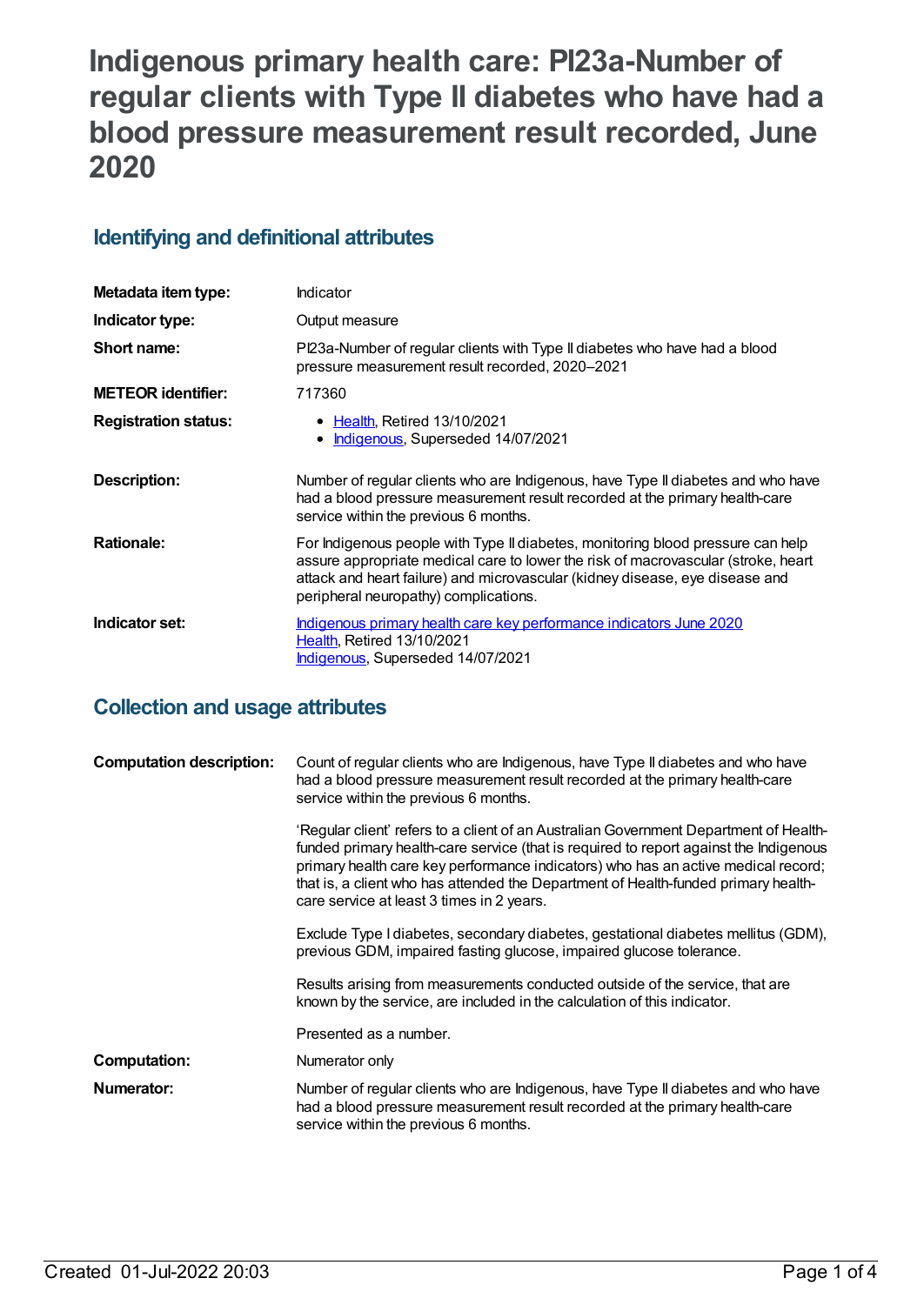[Person—diabetes](https://meteor.aihw.gov.au/content/270194) mellitus status, code NN

**Data Source**

[Indigenous](https://meteor.aihw.gov.au/content/430643) primary health care data collection

**NMDS / DSS**

[Indigenous](https://meteor.aihw.gov.au/content/715320) primary health care NBEDS 2020–21

**Guide for use**

Type II diabetes only.

### **Data Element / Data Set**

[Person—blood](https://meteor.aihw.gov.au/content/441407) pressure measurement result recorded indicator, yes/no code N

**Data Source**

[Indigenous](https://meteor.aihw.gov.au/content/430643) primary health care data collection

**NMDS / DSS**

[Indigenous](https://meteor.aihw.gov.au/content/715320) primary health care NBEDS 2020–21

**Data Element / Data Set**

[Person—Indigenous](https://meteor.aihw.gov.au/content/602543) status, code N

**Data Source**

[Indigenous](https://meteor.aihw.gov.au/content/430643) primary health care data collection

**NMDS / DSS**

[Indigenous](https://meteor.aihw.gov.au/content/715320) primary health care NBEDS 2020–21

### **Data Element / Data Set**

[Person—regular](https://meteor.aihw.gov.au/content/686291) client indicator, yes/no code N

**Data Source**

[Indigenous](https://meteor.aihw.gov.au/content/430643) primary health care data collection

#### **NMDS / DSS**

[Indigenous](https://meteor.aihw.gov.au/content/715320) primary health care NBEDS 2020–21

#### **Disaggregation:** 1. Sex:

a) Male b) Female

2. Age group: a) 0–4 years  $b)$  5–14 years c) 15–24 years d) 25–34 years e) 35–44 years f) 45–54 years g) 55–64 years h) 65 years and over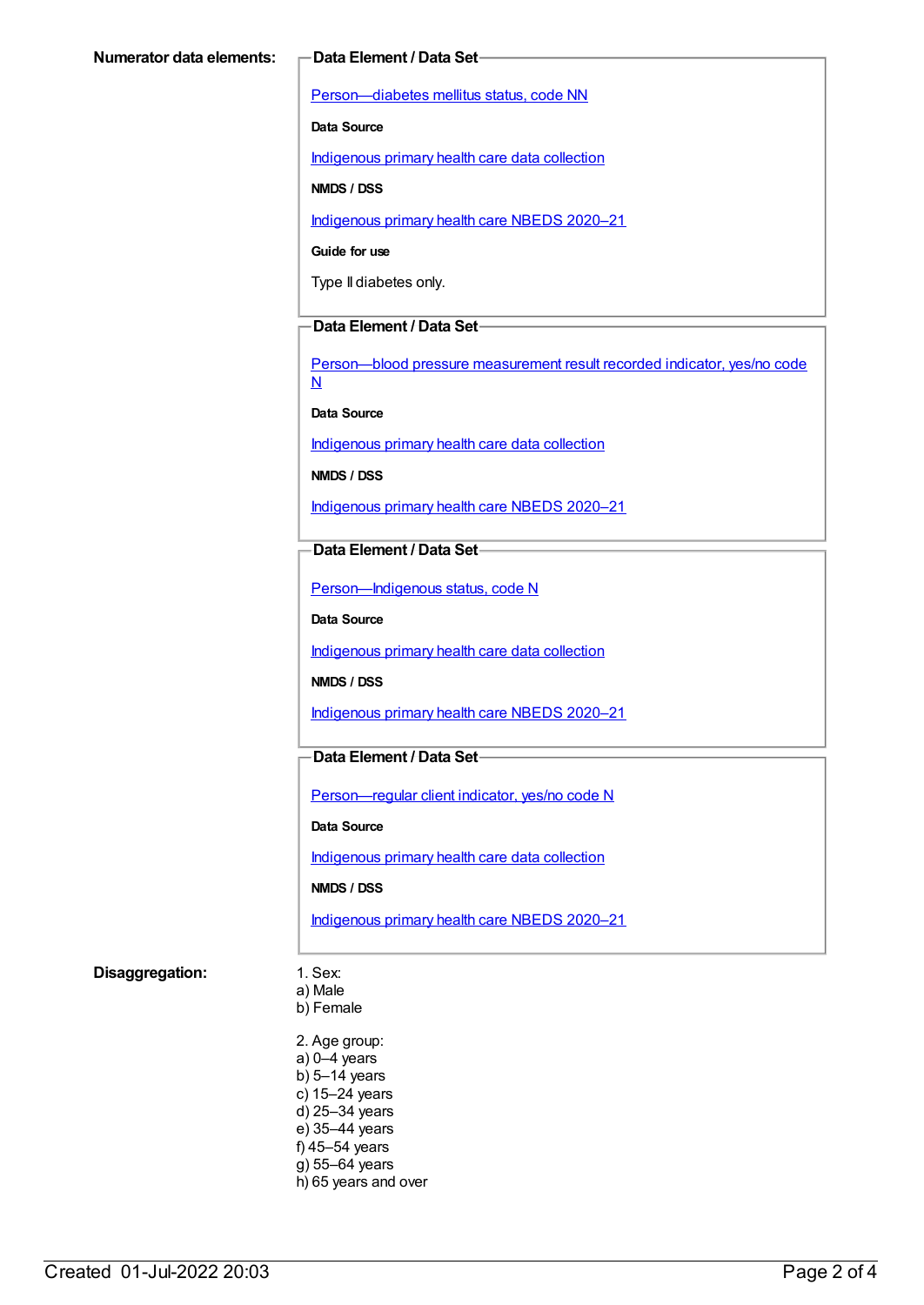| <b>Disaggregation data</b><br>elements: | Data Element / Data Set-                                                                                                                                                                                                                                                                                         |
|-----------------------------------------|------------------------------------------------------------------------------------------------------------------------------------------------------------------------------------------------------------------------------------------------------------------------------------------------------------------|
|                                         | Person-age, total years N[NN]                                                                                                                                                                                                                                                                                    |
|                                         | Data Source                                                                                                                                                                                                                                                                                                      |
|                                         | Indigenous primary health care data collection                                                                                                                                                                                                                                                                   |
|                                         | NMDS / DSS                                                                                                                                                                                                                                                                                                       |
|                                         | Indigenous primary health care NBEDS 2020-21                                                                                                                                                                                                                                                                     |
|                                         | Data Element / Data Set-                                                                                                                                                                                                                                                                                         |
|                                         |                                                                                                                                                                                                                                                                                                                  |
|                                         | Person-sex, code X                                                                                                                                                                                                                                                                                               |
|                                         | Data Source                                                                                                                                                                                                                                                                                                      |
|                                         | Indigenous primary health care data collection                                                                                                                                                                                                                                                                   |
|                                         | NMDS / DSS                                                                                                                                                                                                                                                                                                       |
|                                         | Indigenous primary health care NBEDS 2020-21                                                                                                                                                                                                                                                                     |
| Comments:                               | This indicator covers a 24 month reporting period from 1 January 2020 to 31<br>December 2021:                                                                                                                                                                                                                    |
|                                         | • Indigenous primary health care NBEDS 2019-20 covers the period<br>01/01/2020 to 30/06/2020<br>• Indigenous primary health care NBEDS 2020-21 covers the period<br>01/07/2020 to 30/06/2021<br>Indigenous primary health care NBEDS 2021-22 (to be released) will cover<br>the period 01/07/2021 to 31/12/2021. |

# **Representational attributes**

| <b>Representation class:</b> | Count   |
|------------------------------|---------|
| Data type:                   | Real    |
| Unit of measure:             | Person  |
| Format:                      | N[N(6)] |

# **Indicator conceptual framework**

| <b>Framework and</b> | Effective/Appropriate/Efficient |
|----------------------|---------------------------------|
| dimensions:          |                                 |

## **Data source attributes**

| Data sources: | Data Source                                           |
|---------------|-------------------------------------------------------|
|               | <u>Indigenous primary health care data collection</u> |
|               | Frequency                                             |
|               | 6 monthly                                             |
|               | Data custodian                                        |
|               | Australian Institute of Health and Welfare.           |
|               |                                                       |

## **Source and reference attributes**